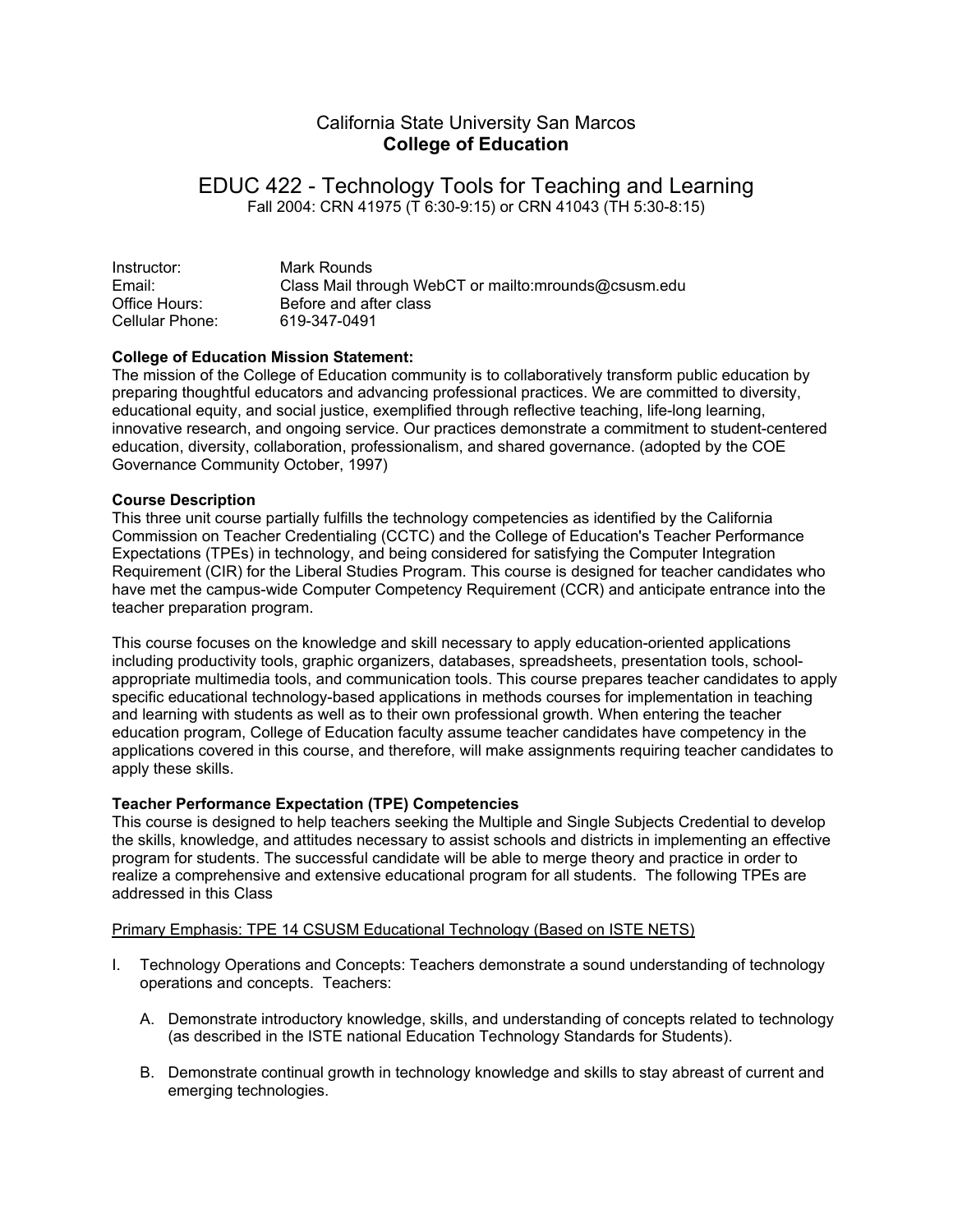- V. Productivity and Professional Practice: Teachers use technology to enhance their productivity and professional practice. Teachers:
	- A. Use technology resources to engage in ongoing professional development and lifelong learning.
	- B. Continually evaluate and reflect on professional practice to make informed decisions regarding the use of technology in support of student learning.
	- C. Apply technology to increase productivity.
	- D. Use technology to communicate and collaborate with peers, parents, and the larger community in order to nurture student learning.
- VI. Social, Ethical, Legal, and Human Issues: Teachers understand the social, ethical, legal, and human issues surrounding the use of technology in PK-12 schools and apply those principles in practice. Teachers:
	- A. Model and teach legal and ethical practice related to technology use.
	- B. Apply technology resources to enable and empower learners with diverse backgrounds, characteristics, and abilities.
	- C. Identify and use technology resources that affirm diversity.
	- D. Promote save and healthy use of technology resources.
	- E. Facilitate equitable access to technology resources for all students.

#### Secondary Emphasis:

- TPE 4 Making Content Accessible
- TPE 5 Student Engagement
- TPE 6 Developmentally Appropriate Teaching Practices
- TPE 7 Teaching English Language Learners
- TPE 12 Professional, Legal, and Ethical
- TPE 13 Professional Growth

**Course Objectives:** Teacher Candidates will demonstrate competency in:

- 1. Meeting the ISTE Standards I, V, VI outlined above
- 2. Using a set of educational technology tools that are applied in teaching and learning within the credential program and used in public school settings; and
- 3. Setting up an electronic portfolio for completion in the CSUSM teacher-credentialing program.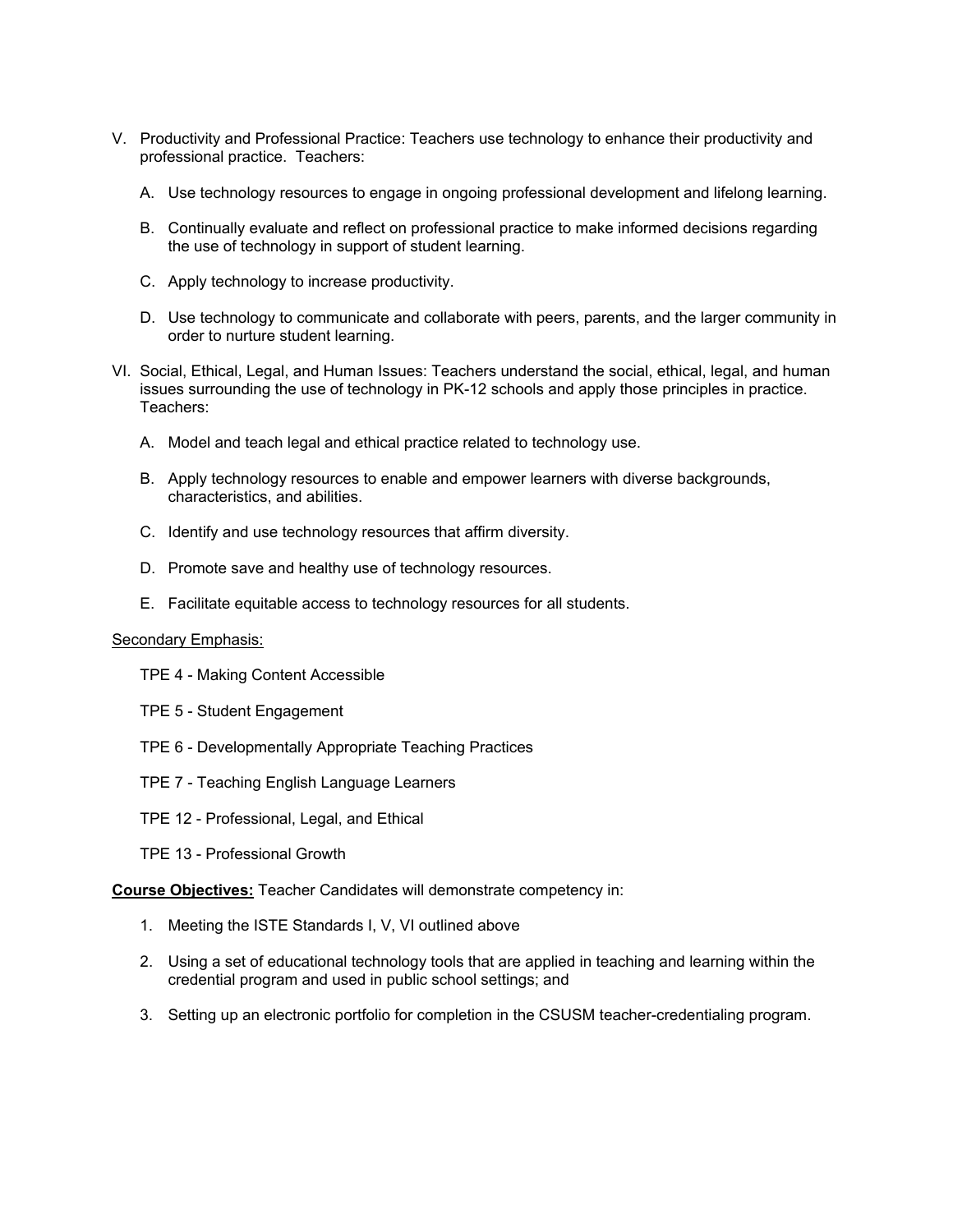## **Prerequisites**

The prerequisite for this course is completion of the campus-wide computer competency requirement. This can be fulfilled by successful completion of one of the following:

Taking the CSUSM CCR assessment or equivalent course.

Completion of an approved computer literacy course at the community college level.

## **Required Supplies**

- 1. ISTE Student Membership ( http://www.iste.org)- \$40.00/year
- 2. Taskstream Student Registration: (www.taskstream.com) \$20/semester, \$40/year
- 3. At least 128 MB USB key drive \$30-\$50 (May be purchased at Fry`s, Costco, etc.)
- 4. Pay for Print Card: May be purchased in Academic Hall 202
- 5. Use of campus email account and WebCT for course communication (FREE!!)

## **The key drive will be required every class. You will need to sign up for your ISTE and Task Stream Student Registrations within the first week of class.**

#### **Assessment**

In order to successfully complete this course, the assignments must be completed with at least at an acceptable level noted on assignment rubrics. In addition to the assignments described below, performance assessment on the teacher candidate's ability to perform tasks using the software will be assessed. Because the content of this course contributes to passage of multiple TPEs, successful completion is imperative. Failure to successfully complete this course will prohibit a teacher candidate from continuing in the program beyond the first semester. The percentage of weight of each assignment is noted next the description of the topic.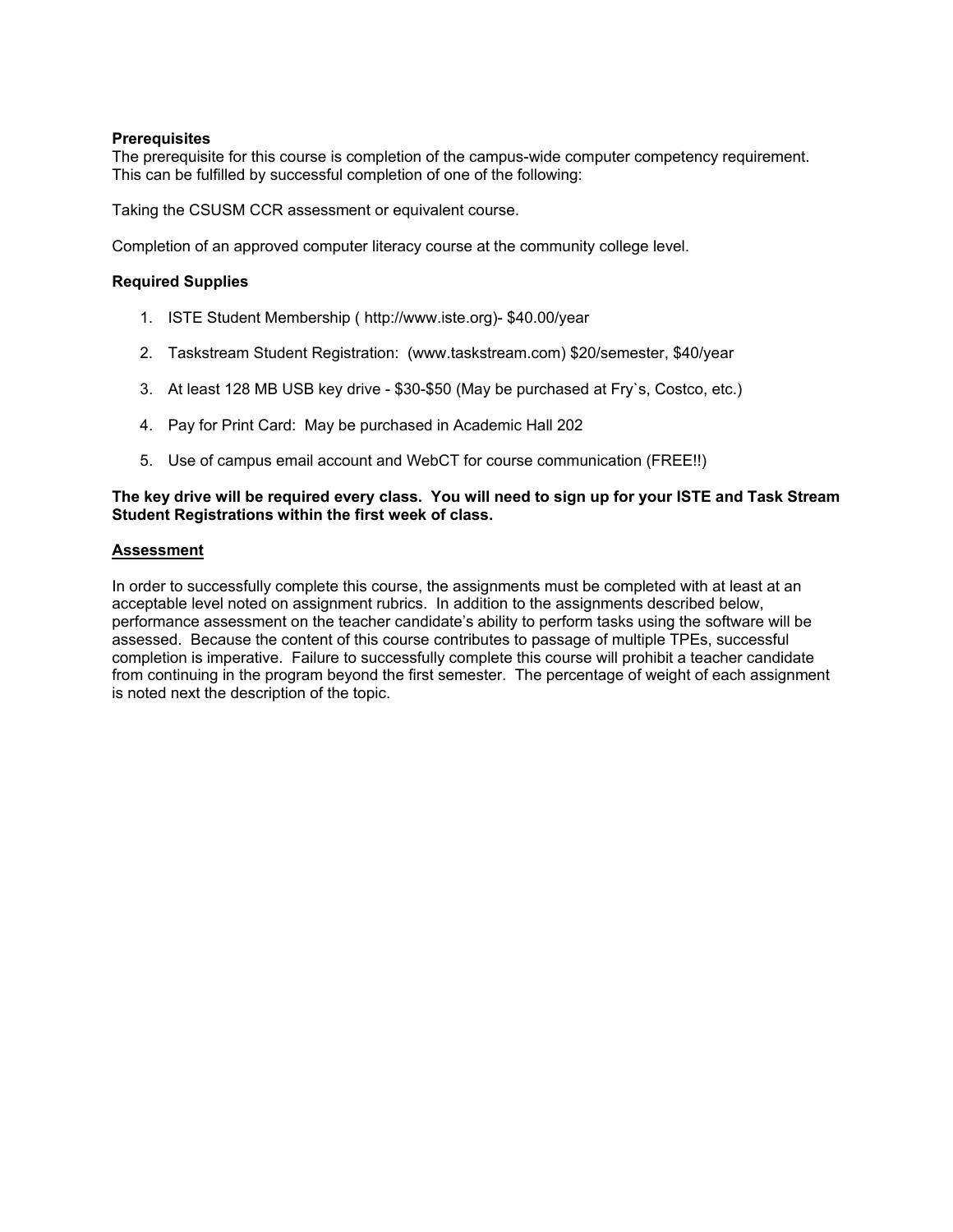# EDUC 422 Course Assignments and Weight for Course Grades

| #              | <b>Assignment</b>         | <b>Description</b>                                                                                                                                                                                                                                                                                                                                                                                                                                                                                                                |    |  |
|----------------|---------------------------|-----------------------------------------------------------------------------------------------------------------------------------------------------------------------------------------------------------------------------------------------------------------------------------------------------------------------------------------------------------------------------------------------------------------------------------------------------------------------------------------------------------------------------------|----|--|
| $\mathbf{1}$   | Backflip/Internet         | This web-based resource/tool allows the user to organize and<br>manage online resources for projects and courses. This tool will<br>allow teacher candidates to continue to organize and share<br>resources throughout program experiences. The assignment requires<br>evaluation and review of educational web sites and reflection on<br>classroom use.                                                                                                                                                                         |    |  |
| $\overline{2}$ | Inspiration               | This project involves the use of concept-mapping software for<br>brainstorming an educational topic using text and graphics. The<br>activity will provide an opportunity to consider this application for<br>support of writing with students in K-12 classrooms.                                                                                                                                                                                                                                                                 |    |  |
| 3              | PowerPoint                | Students will create a four-slide project using special features of the<br>program and content related to a topic from the CA content<br>standards. Articles from ISTE Learning and Leading with Technology<br>will guide the content of the project. This assignment provides<br>students with an opportunity to use skills in researching, referencing,<br>to learn and share a topic related to educational<br>and presentation<br>technology issues. APA must be followed for three or more resources<br>used in the project. | 10 |  |
| 4              | Filamentality             | This project uses a template/tool on the web to create an activity for<br>students to explore concepts related to standards and specific<br>curriculum topics. These projects are explained and linked on a web<br>page uploaded to a remote server for sharing with other educators.                                                                                                                                                                                                                                             | 5  |  |
| 5              | Copyright                 | The purpose of this assignment is to become familiar with fair use<br>and copyright laws, and use of appropriate APA format and citations.<br>Students will share their learning after becoming knowledgeable<br>about various issues related to ISTE NETS for Teachers, Standard<br>VI.                                                                                                                                                                                                                                          |    |  |
| 6              | Journal                   | Students reflect on course readings and activities from the ISTE<br>website that supports topics related to the ISTE standards. Entries<br>are made to the journal weekly. The journal is submitted at midterm<br>and near the end of the course for credit.                                                                                                                                                                                                                                                                      |    |  |
| $\overline{7}$ | Spreadsheet               | This activity provides an opportunity for students to use a<br>spreadsheet in a variety of ways to organize and present information.<br>Various tasks provide an opportunity for teacher candidates to reflect<br>on educational appropriate uses of a spreadsheet tool and<br>differentiate between various tools for organizing information.                                                                                                                                                                                    | 5  |  |
| 8              | Newsletter                | Create an appealing, newsworthy, and interesting newsletter for<br>parents with information about your classroom. Use of graphics,<br>content and layout will be considered and assessed. Teacher<br>candidates will use a rubric to provide feedback to classmates during<br>a class meeting. Must include a scanned image.                                                                                                                                                                                                      | 5  |  |
| 9              | Database                  | Students will use a database tool to input and organize information. A<br>report will be generated to document skills with this tool. Students<br>will also understand how online databases provide opportunities to<br>search for information related to an educational topic.                                                                                                                                                                                                                                                   | 5  |  |
| 10             | Quiz                      | An assessment of skills and knowledge from readings and class<br>activities following the first half of the course.                                                                                                                                                                                                                                                                                                                                                                                                               | 10 |  |
| 11             | Software<br><b>Review</b> | The purpose of the project is to demonstrate understanding of how to<br>assess educational specific software in terms of student academic<br>content standards, learning needs and strengths and weaknesses of<br>the software. Students will share their learning through reflection<br>online.                                                                                                                                                                                                                                  | 5  |  |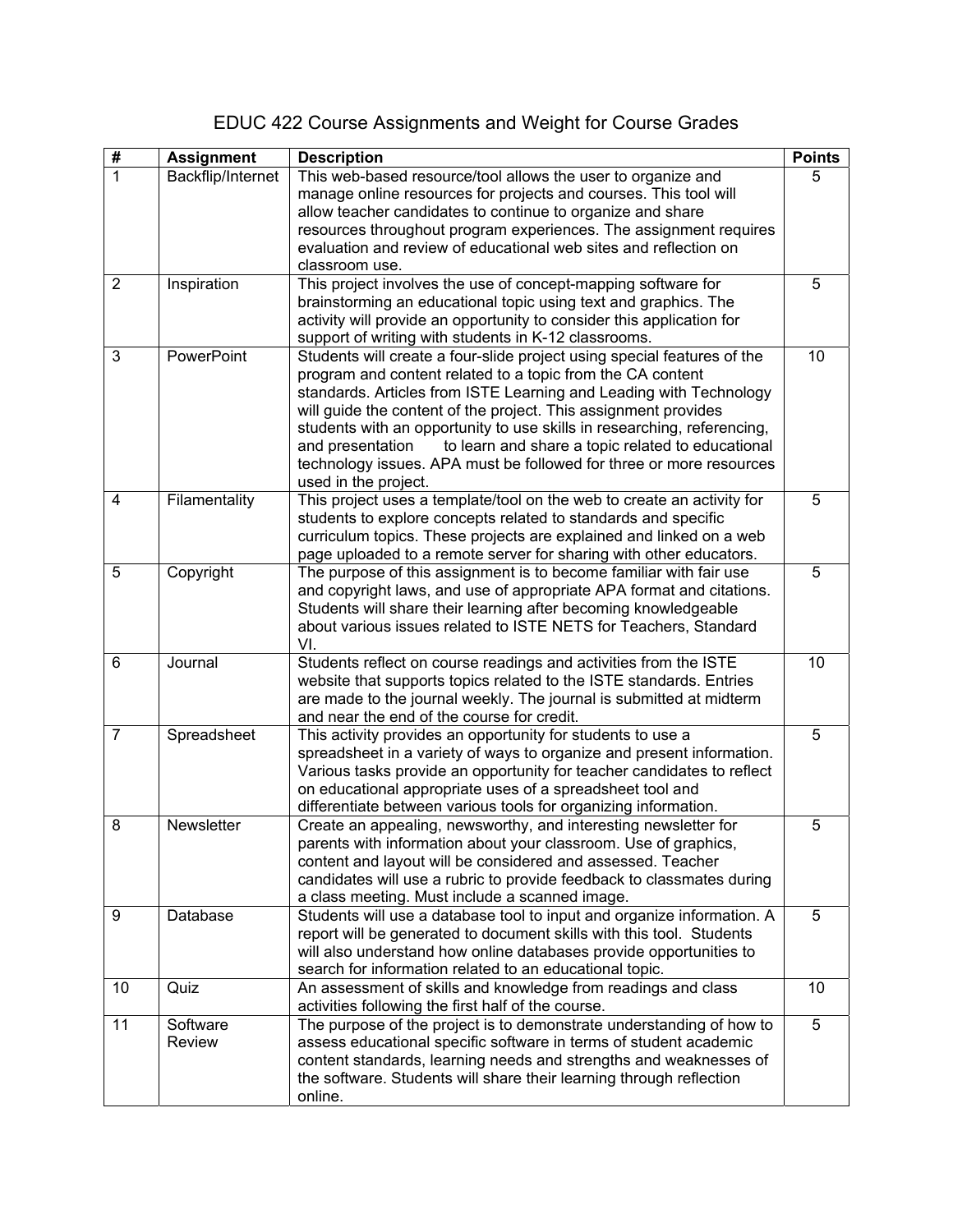| 12 <sup>2</sup> | <b>Video Project</b>          | This project involves working in groups of 3 or 4 to produce a video<br>presentation focusing related to classroom use. Students will learn<br>how to use digital video cameras, how to edit and prepare a project<br>for sharing electronically.                                                                                                                                                                                                                                                                                                                                 | 10 |
|-----------------|-------------------------------|-----------------------------------------------------------------------------------------------------------------------------------------------------------------------------------------------------------------------------------------------------------------------------------------------------------------------------------------------------------------------------------------------------------------------------------------------------------------------------------------------------------------------------------------------------------------------------------|----|
| 13              | Narrative in<br>TaskStream    | Students create a draft narrative using persuasive writing to<br>document their proficiencies related to the ISTE standards. Instructor<br>provides feedback in preparation for completing digital portfolio<br>requirements.                                                                                                                                                                                                                                                                                                                                                     | X. |
| 14              | <b>CTAP</b>                   | This assessment provides teacher candidates with a look at their<br>skills at the beginning of the course and a comparison of the growth<br>in technology skills at the end of the course. Charts available<br>following the assessment will be submitted.                                                                                                                                                                                                                                                                                                                        |    |
| 15              | Portfolio in<br>TaskStream    | This assignment is the introduction to the electronic portfolio that will<br>be used throughout the CSUSM teacher preparation program. The<br>assignment requires setting up the artifact tracking sheet and using<br>the portfolio template to respond to the Teaching Performance<br>Expectations (TPEs) that are part of this course. It is anticipated that<br>teacher candidates will build on the work begun in EDUC 422 so that<br>the portfolio submitted at the conclusion of the program accurately<br>verifies meeting the standards for completion of the credential. | 10 |
|                 | Attendance &<br>Participation | Teacher candidates are expected to have a positive disposition<br>toward teaching and learning. They should help each other and<br>create a positive classroom environment for everyone. This means<br>having a positive attitude in class, being on time and actively<br>engaged in discussions and activities both in class and online.                                                                                                                                                                                                                                         | 10 |

**All assignments, requirements, due dates and scoring rubrics will be available through WebCT. Students will check email and assignment sections regularly for updates.** 

#### **Homework**

Because of the interactive nature of the class, students will be expected to have their assignments completed and turned in on time. All assignments are due at the beginning of the class period. Late assignments will only be accepted if there are extenuating circumstances approved by the instructor.

#### **Grading and Assignments**

Final grade will be based on a percent of total points according to this scale:

| $94 - 100 = A$  | $90-93=$ A- |                 |
|-----------------|-------------|-----------------|
| $87 - 89 = B +$ | 84-86=B     | $80 - 83 = B -$ |
| 77-79=C+        | 74-76=C     | $70 - 73 = C -$ |
| $60 - 69 = D$   | below 60=F  |                 |

#### **College of Education Attendance Policy:**

"Due to the dynamic and interactive nature of courses in the College of Education, all students are expected to attend all classes and participate actively. At a minimum, students must attend more than 80% of class time, or s/he many not receive a passing grade for the course at the discretion of the instructor. Individual instructors may adopt more stringent attendance requirements. Should the student have extenuating circumstances, s/he should contact the instructor as soon as possible."